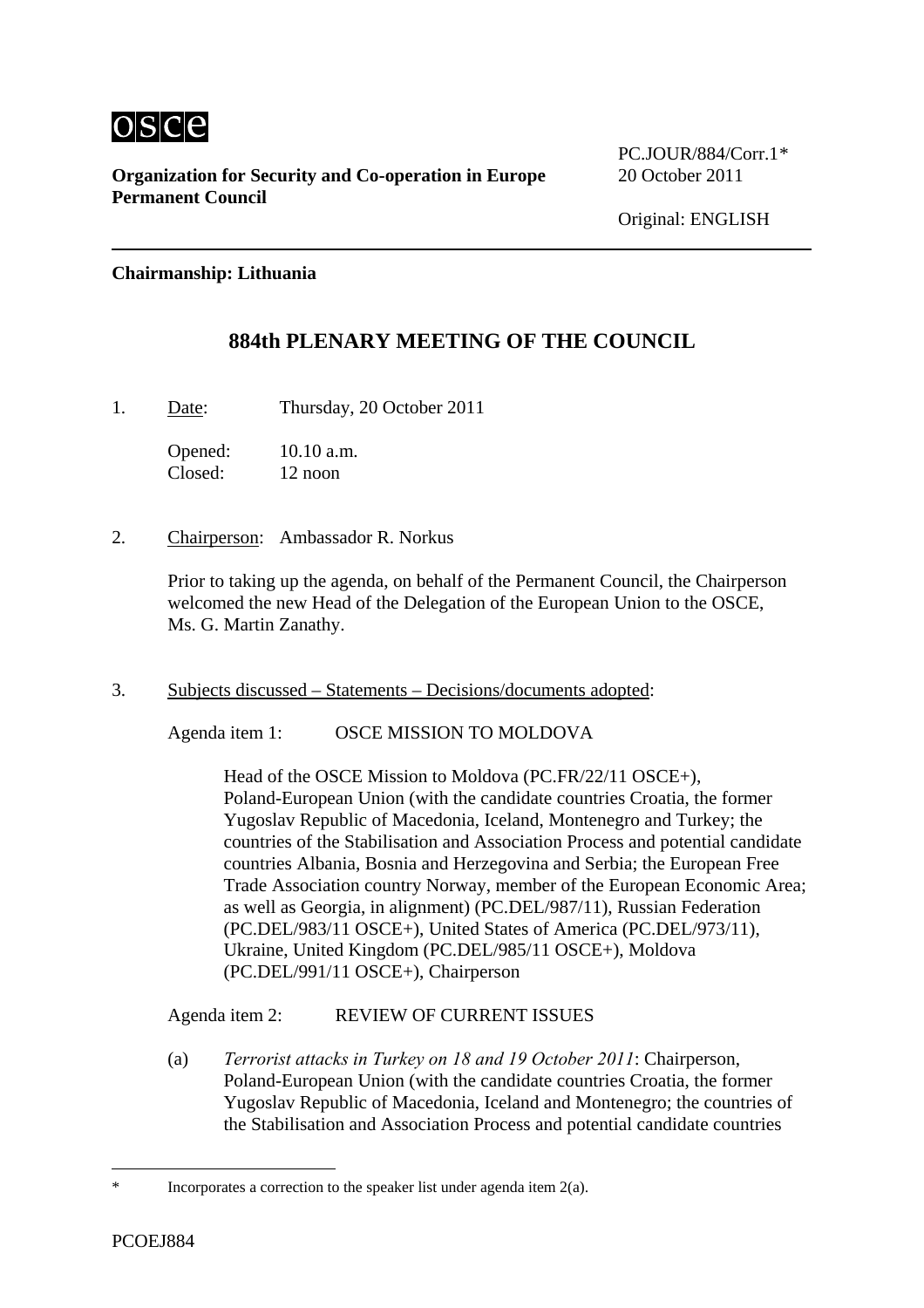Albania, Bosnia and Herzegovina and Serbia; the European Free Trade Association countries Liechtenstein and Norway, members of the European Economic Area; as well as Andorra, Georgia, Moldova, San Marino and Ukraine, in alignment) (PC.DEL/990/11), United States of America (PC.DEL/971/11), Belarus (PC.DEL/977/11 OSCE+), Azerbaijan, Canada (PC.DEL/984/11), Ukraine, Turkey (PC.DEL/989/11)

- (b) *Freedom of the media in Tajikistan*: Poland-European Union (with the candidate countries Croatia, the former Yugoslav Republic of Macedonia, Iceland and Montenegro; the countries of the Stabilisation and Association Process and potential candidate countries Albania, Bosnia and Herzegovina and Serbia; the European Free Trade Association country Norway, member of the European Economic Area; as well as Moldova, in alignment) (PC.DEL/986/11), United States of America (PC.DEL/972/11), Belarus (PC.DEL/978/11 OSCE+), Tajikistan (PC.DEL/981/11)
- (c) *Freedom of assembly and expression in Belarus*: Poland-European Union (with the candidate countries Croatia, the former Yugoslav Republic of Macedonia, Iceland, Montenegro and Turkey; as well as the countries of the Stabilisation and Association Process and potential candidate countries Albania, Bosnia and Herzegovina and Serbia, in alignment) (PC.DEL/988/11), United States of America (PC.DEL/974/11), Norway (PC.DEL/975/11), Belarus (PC.DEL/979/11 OSCE+)
- (d) *Freedom of assembly in the United States of America and in member States of the European Union*: Belarus (PC.DEL/980/11 OSCE+), United States of America (PC.DEL/982/11)

## Agenda item 3: REPORT ON THE ACTIVITIES OF THE CHAIRPERSON-IN-OFFICE

- (a) *Participation of the Head of the OSCE Chairmanship Task Force, Ambassador R. Paulauskas, in the NATO Euro-Atlantic Partnership Council (EAPC) meeting on Afghanistan, held in Brussels on 18 October 2011*: Chairperson (CIO.GAL/207/11)
- (b) *Attendance of the Special Representative of the Chairperson-in-Office for Protracted Conflicts, Ambassador G. Čekuolis, at the OSCE Secretary General's working lunch with the Political and Security Committee (PSC) of the European Union, held in Brussels on 19 October 2011*: Chairperson (CIO.GAL/207/11)
- (c) *Chairmanship Conference entitled Integrating Global Energy Markets Providing Energy Security, to be held in Ashgabat on 3 and 4 November 2011*: Chairperson (CIO.GAL/207/11)